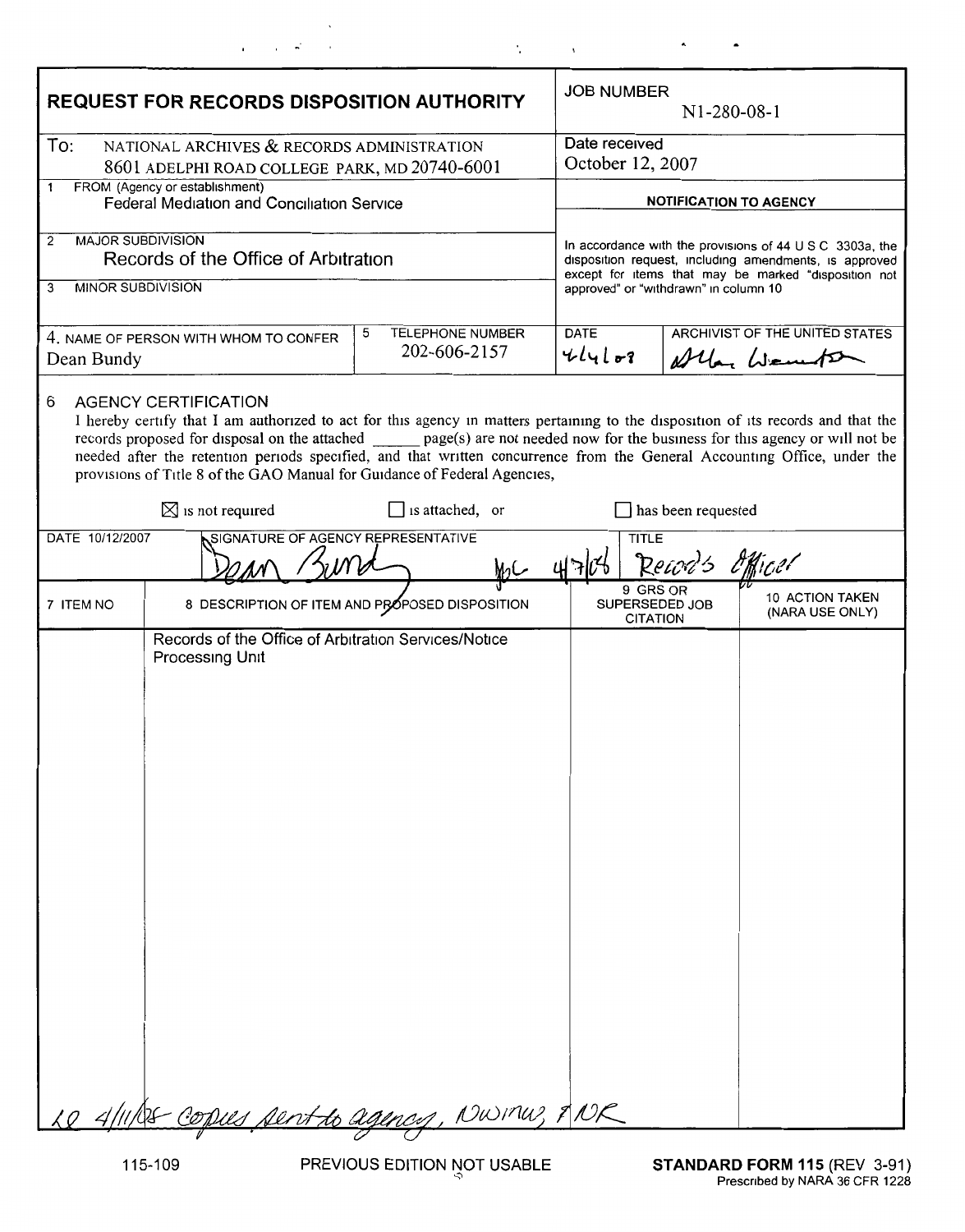## **RETENTION SCHEDULE**

## **ARB-010-030** RECORDS OF THE OFFICE OF ARBITRATION SERVICES/NOTICE PROCESSING UNIT

**These disposition instructions apply to all the described records regardless of physical media, except as noted.** 

| File number | Title/Description |
|-------------|-------------------|
|-------------|-------------------|

(, **ARB-010**  Arbutration Case Administration Data (including R-43 Request for Arbutration *Panel Forms.)* Data collected from various sources and entered mto the FMCS database to support the administration of current arbitration cases. Data includes the R-43 Arbitration Panel Request forms and additional documents and correspondence concerning the selection of arbitration panels, issues involved in the arbitration, representatives of union and management, appointment letters, and similar information pertinent to the establishment and support of arbitration cases.

> Temporary. Cut off at the end of the calendar year R-43s are received m. Destroy when 5 years old.

 $L$  ARB-011 *R-19 Arbitrator's Repon and Statement of Fees Forms Case Files* R-19 forms and any supplemental correspondence between FMCS and the arbitrator needed to support or explain the forms.

> Temporary Cut off at the end of the calendar year the R-19s are received in. Destroy when 5 years old.

) , **ARB-020**  *Official Roster of Arbitrators and R-22 Arbitrator Personal Data Questionnaire Forms.* The R-22 arbitrator personal data information case files that are retained as the basis for the active Roster of FMCS dispute arbitrators.

> Temporary. Retain in the Department of Arbitration Services. Destroy 2 years after arbitrators are dropped from the Roster.